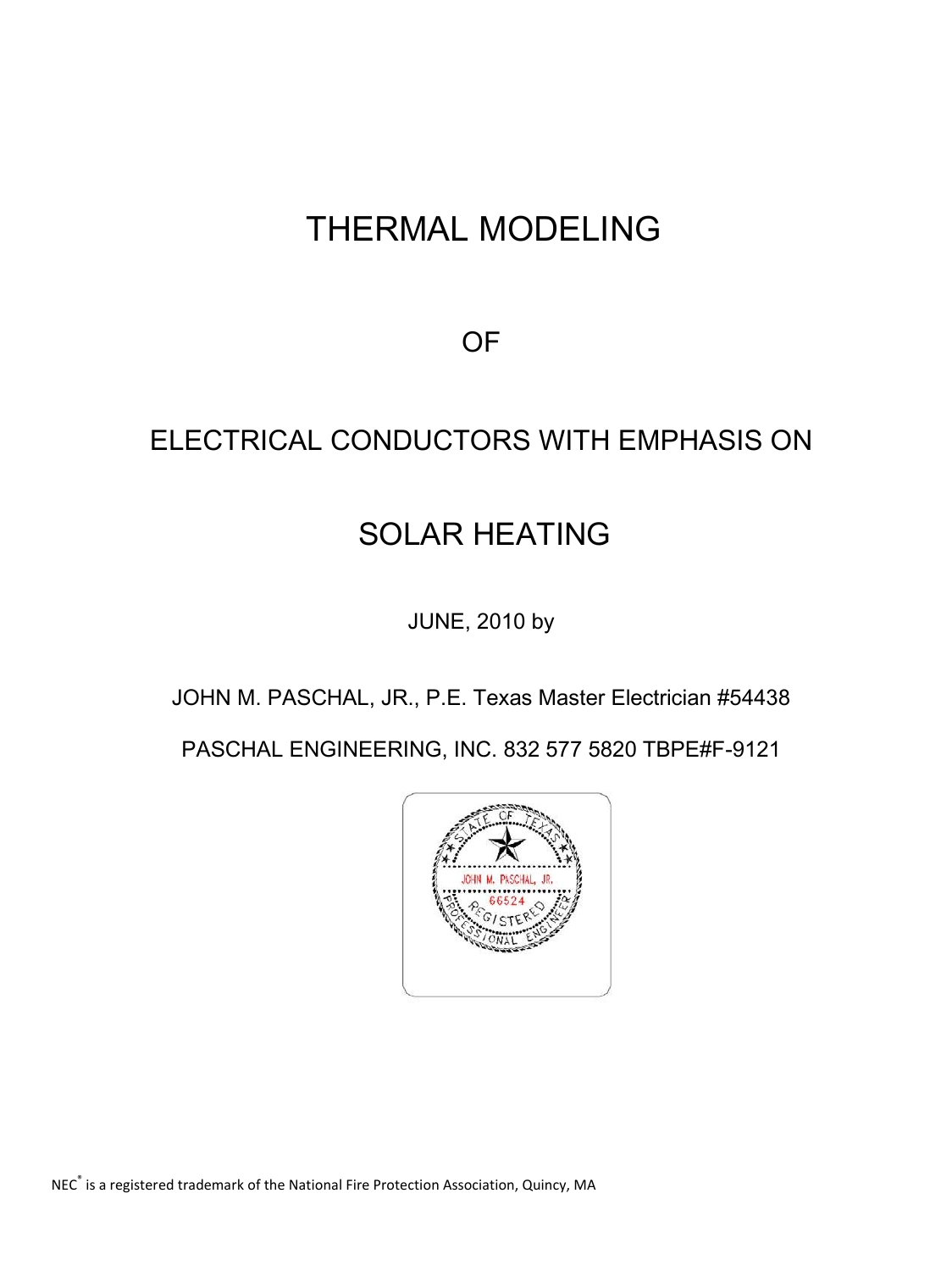## THERMAL MODELING OF ELECTRICAL CONDUCTORS WITH EMPHASIS ON SOLAR HEATING

The temperature of an insulated conductor is affected internally by self-generated  $\overrightarrow{\mathsf{I}}$  R heating and externally by ambient temperature. In the case of a wire in conduit, as current flows through the conductor metal, heat flows from the copper conductor, through the insulation, through the air within the conduit, through the conduit, and thence to the surrounding atmosphere. In each step of heat flow, the difference in temperature, delta-T, is the force causing heat to flow from one element to the next. When the temperature of two elements is approximately the same, delta-T approaches zero, no heat flows from the conductor, and the conductor system simply increases in temperature due to its continuous  $\mathsf{I}^2$ R heating.

Each type of conductor with its insulation system is rated for a maximum temperature, defined in NEC<sup>®</sup> Table 310.104(A) (Table 310.13(A) in the 2008 NEC). Above this maximum temperature, excessive insulation aging and damage can occur. The NEC, engineers, and scientists have attempted to prevent this damage by defining current magnitude and ambient temperature in Table 310.15(B)(16) (Table 310.16 in the 2008 NEC), and have further attempted to consider additional items that modify thermal flow. Two of the things that decrease delta-T are mutual heating from surrounding conductors [accommodated by bringing to bear Table 310.15(B)(3)(a) (Table 310.15(B)(2)(a) in the 2008 NEC) and solar heating of above-grade conduits [accommodated by bringing to bear Table 310.15(B)(3)(c) (Table 310.15(B)(2)(c) in the 2008 NEC). Both of these tables intend to accommodate the physical reality that in circumstances of reduced heat flow, reduced line current for the reduction in  $\hat{I}$ R conductor heating is required to offset the reduced heat flow from the conductors to the surrounding atmosphere to keep the conductor insulation temperature below the temperature at which it would be damaged.

When an object is increased in temperature, it emits long-wave heat energy. When sunlight falls on an object, the object gains heat energy and increases in temperature until its emission of heat equals the amount of energy it is absorbing from the sunlight. Although the emissivity of the object is an important variable in this energy absorption/emission balance, calculations and measurements reveal that typical nonshiny metals, such as galvanized steel conduit, can be expected to reach 167°F (75°C) in the US latitudes in the summertime due to exposure to sunlight, even if the surrounding air temperature is only in the 100°F (40°C) range. At least one international major oil company has a strict standard that equipment subjected to sunlight must be designed to